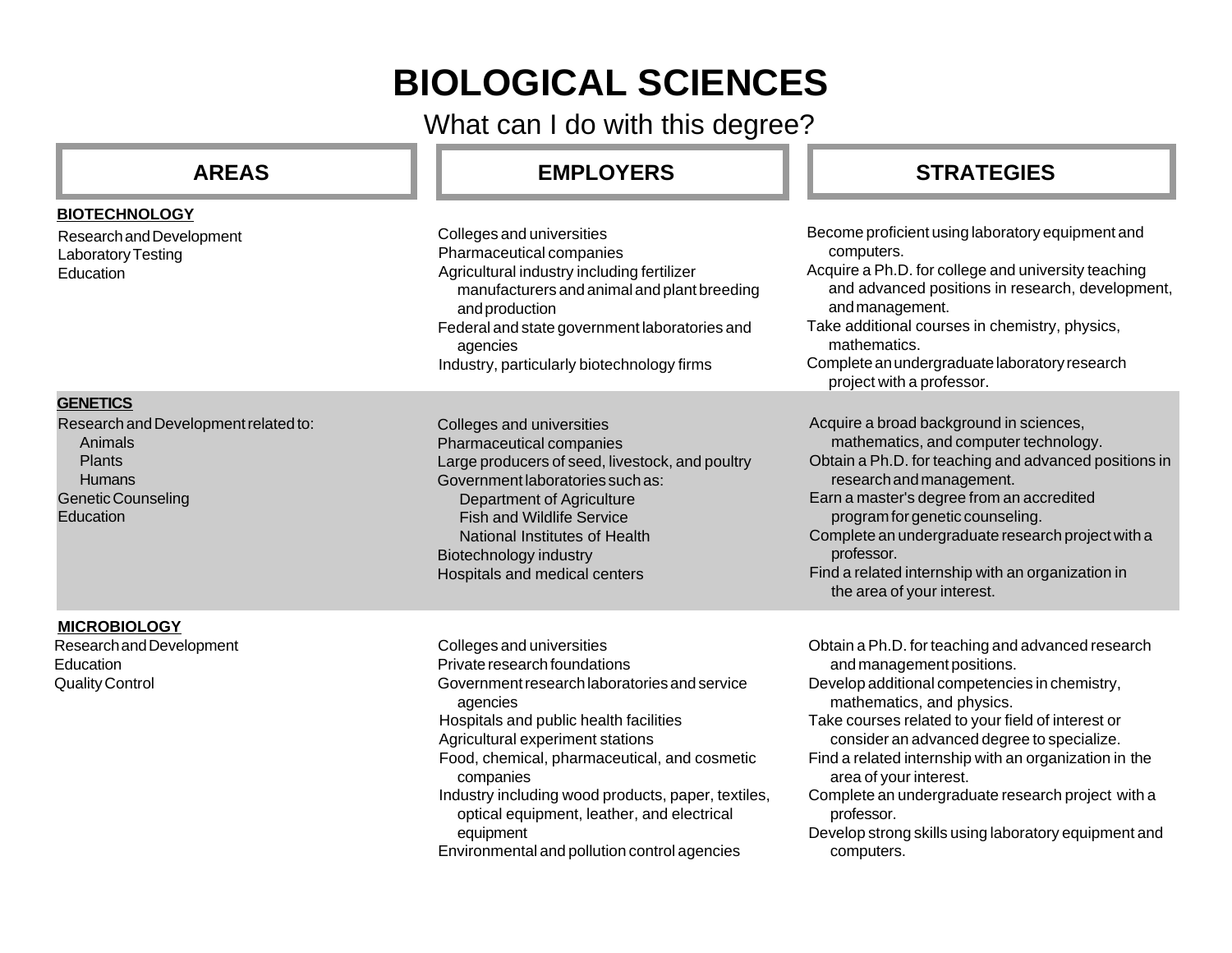#### **BOTANY**

Education Research and Development **Conservation Production** Quality Control Administration

### **SYSTEMATIC BIOLOGY**

**Education** Research and Development **Taxonomy Conservation Consulting** Administration

Colleges and universities Medical and private research laboratories Pharmaceutical industry Industries and laboratories involved in production of food, textiles, chemical, and forestry product State and federal government, especially the Departments of Agriculture, Interior, and Health Botanical gardens and arboretums National and international environmental organizations

Colleges, universities, and agricultural colleges Federal agencies including Departments of Agriculture and Interior State and local agencies Private research foundations Museums Botanical gardens and arboretums Zoos and aquariums Public health laboratories **Hospitals** National and international environmental organizations

**AREAS EMPLOYERS STRATEGIES**

|    | Conduct undergraduate research with professors.<br>Join related professional organizations.<br>Take courses in this specialized area or consider an<br>advanced degree for more opportunities. |
|----|------------------------------------------------------------------------------------------------------------------------------------------------------------------------------------------------|
| ts | Take courses in organic chemistry, biochemistry,<br>and physics.                                                                                                                               |
|    | Obtain a Ph.D. for teaching and advanced positions<br>in research and management.                                                                                                              |
|    | Complete a related internship with an organization in<br>the area of your interest.                                                                                                            |
|    | Earn a Ph.D. for college and university teaching and                                                                                                                                           |
|    | advanced research and management positions.<br>Develop excellent laboratory and computer skills.<br>Get involved with undergraduate research with                                              |
|    | professors.<br>Join related professional organizations.                                                                                                                                        |
|    | Complete a related internship with an organization in<br>the area of your interest.                                                                                                            |
|    |                                                                                                                                                                                                |

#### **ENTOMOLOGY**

**Education** Research and Development **Toxicology Conservation** Quality Control

Colleges and universities, especially colleges of agriculture and veterinary medicine Industry including food producers and processors, chemicals for insect control, and lumber and pulp Chemical companies Pest control companies Federal and state government Health agencies Agricultural experiment stations Inspection agencies and control boards Conservation agencies

Acquire a Ph.D. for college and university teaching and advanced research and management positions.

Conduct undergraduate research with professors. Join related professional organizations.

- Take courses in this specialized area or consider an advanced degree for more opportunities.
- Complete a related internship with an organization in the area of your interest.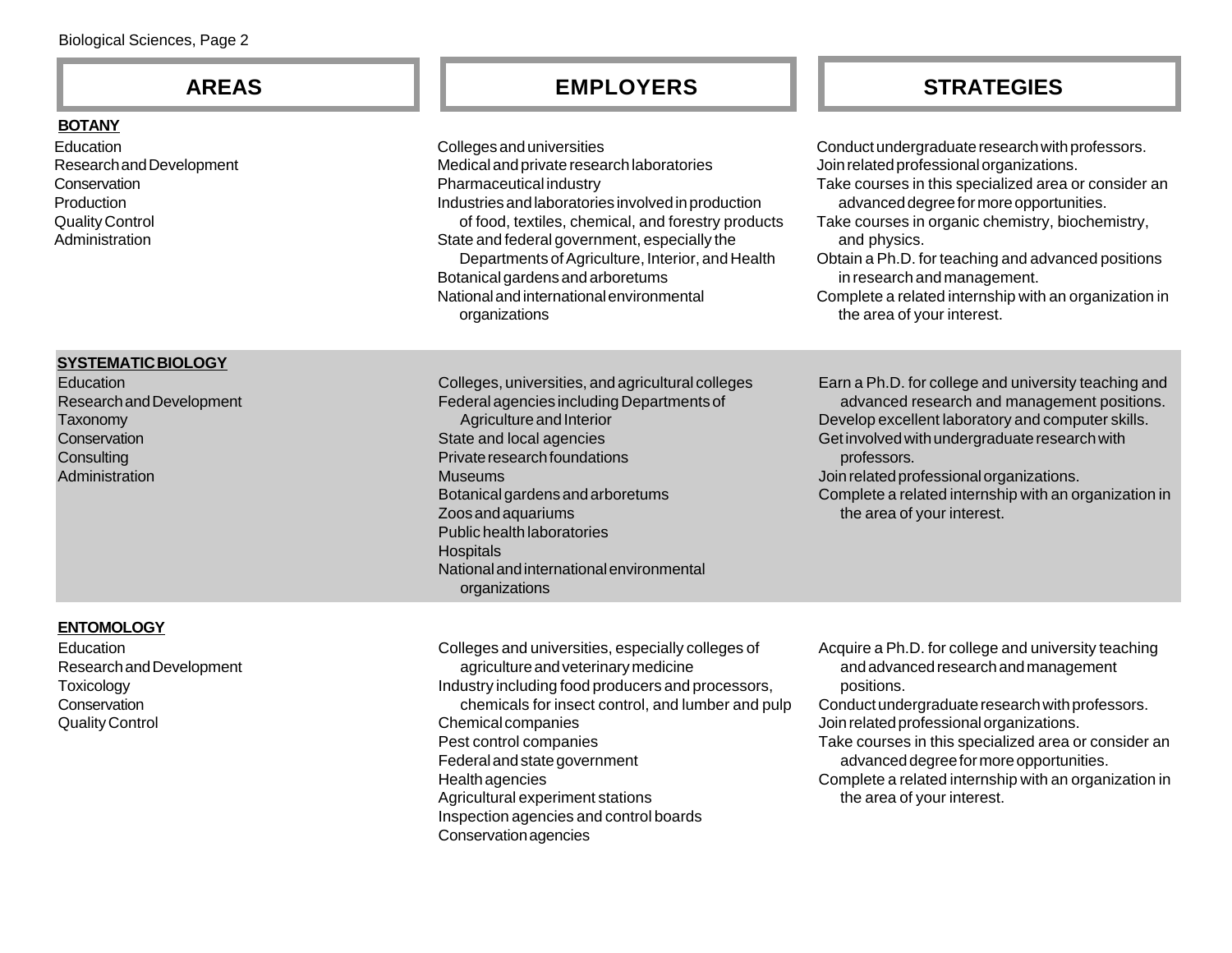### **MARINE AND AQUATIC BIOLOGY**

Research and Development **Education Administration Production** Quality Control **Conservation** 

### **ZOOLOGY**

Animal Care/Training Research and Development **Conservation** Administration Education

### **BIOMEDICAL**

Physiology Biophysics **Biochemistry** Pharmacology Immunology Pathology Research and Development **Education** Quality Control

Federal, state, and local government Inspection organizations Private recreation organizations Research laboratories Colleges and universities Zoos and aquariums Fish hatcheries National and international environmental agencies

Wildlife preserves and parks Zoos, aquariums, and other collections of animals Museums Research organizations Pharmaceutical, chemical, and agricultural service industries Federal, state, and local government Colleges and universities Veterinary hospitals Clinics and hospitals

Colleges and universities Professional schools including colleges of pharmacy, dentistry, medicine, veterinary medicine, and agriculture Clinics and hospitals Private research foundations Pharmaceutical companies Federal laboratories and regulatory agencies Independent testing laboratories Public health departments Agricultural experiment stations Industrial laboratories including chemical, petroleum, food processing, drug, and cosmetic manufacturers

# **AREAS EMPLOYERS STRATEGIES**

Develop a good foundation in mathematics, physics, computer science, statistics, and chemistry. Acquire a Ph.D. for college and university teaching and advanced research and management positions. Obtain experience related to fishing and boating. Complete a related internship with an organization in the area of your interest. Take specialized courses in this area or consider an advanced degree for more opportunities. Obtain experience working with animals and various related laboratory equipment. Develop a broad background in biology and other related subjects such as chemistry, physics, mathematics, and statistics. Obtain a Ph.D. for teaching and advanced research and management positions. Obtain a Ph.D. for college and university teaching and advanced research positions. Acquire a background in physics, organic and physical chemistry, mathematics, and anatomy. Take courses in area(s) of specialization and/or consider an advanced degrees; some may require an M.D. Complete a related internship with an organization in the area of your interest. A zoological background is good preparation for a career in veterinary science or medicine, but an advanced degree is also required to practice.

 Complete a related internship with an organization in the area of your interest.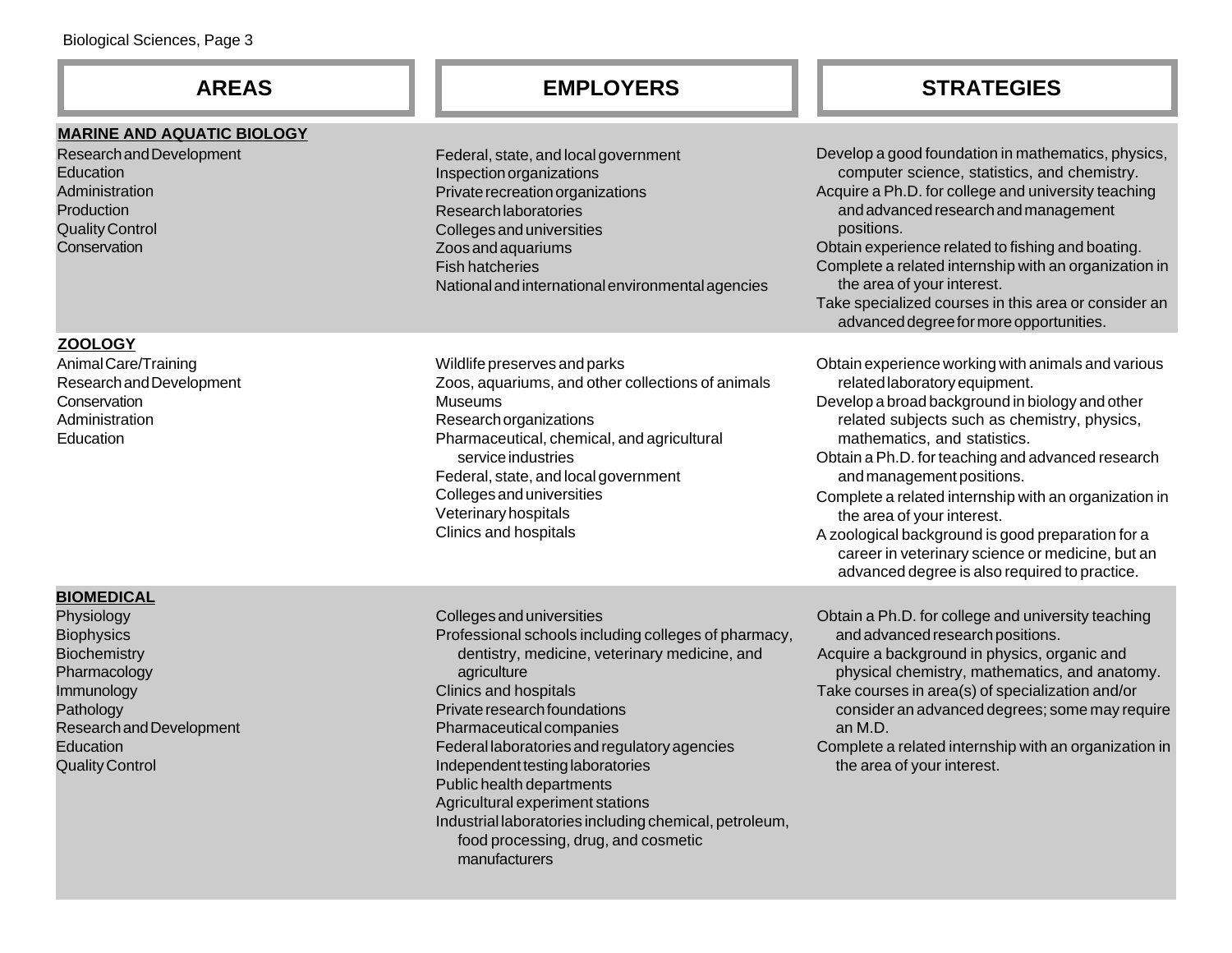**BIOINFORMATICS** Research and Development **Education** 

Biotechnology industry Pharmaceutical companies Government research laboratories Universities and colleges

Universities and colleges Medical and other professional schools Public and private schools, K-12 **Museums** Zoos Nature centers and parks

**Hospitals** Medical centers Nursing homes Private practice Government agencies Armed forces Home health organizations Universities and schools Nonprofit organizations

## **AREAS EMPLOYERS STRATEGIES**

Double major or minor in computer science. Acquire experience working in teams. Develop in-depth programming and relational database skills. Learn molecular biology packages, web design, and programming skills. Complete an internship in your area of interest.

Certification is required for K-12 school teachers, and Ph.D. is needed in universities and colleges. Gain experience working with students through tutoring, interning, or volunteering. Learn to work well with all types of people. Develop excellent interpersonal and public speaking skills.

Plan to attend a medical school or other related graduate program. Maintain an outstanding grade point average, particularly in the sciences. Secure strong faculty recommendations. Meet with a pre-health advisor periodically. Join related student organizations. Demonstrate leadership abilities. Obtain a summer job, volunteer position, or an internship in a hospital. Develop a back up plan in case medical/graduate school admission is denied. Consider alternative but related careers such as physician assistant and nurse practitioner.

 Develop excellent communication and interpersonal skills. Take courses in anatomy, pharmacology, and chemistry. Obtain sales experience and/or a business minor. Hold leadership positions in campus organizations. Join the student American Marketing Association.

#### **EDUCATION**

**Teaching** Non-classroom Education

#### **HEALTHCARE**

Medicine **Dentistry Optometry** Podiatry **Chiropracty Pharmacy** Veterinary Medicine Allied Health Occupational Therapy Physical Therapy

#### **TECHNICAL AND PHARMACEUTICAL SALES**

Manufacturing firms including: Pharmaceuticals Animal pharmaceuticals Laboratory equipment Medical supplies and prostheses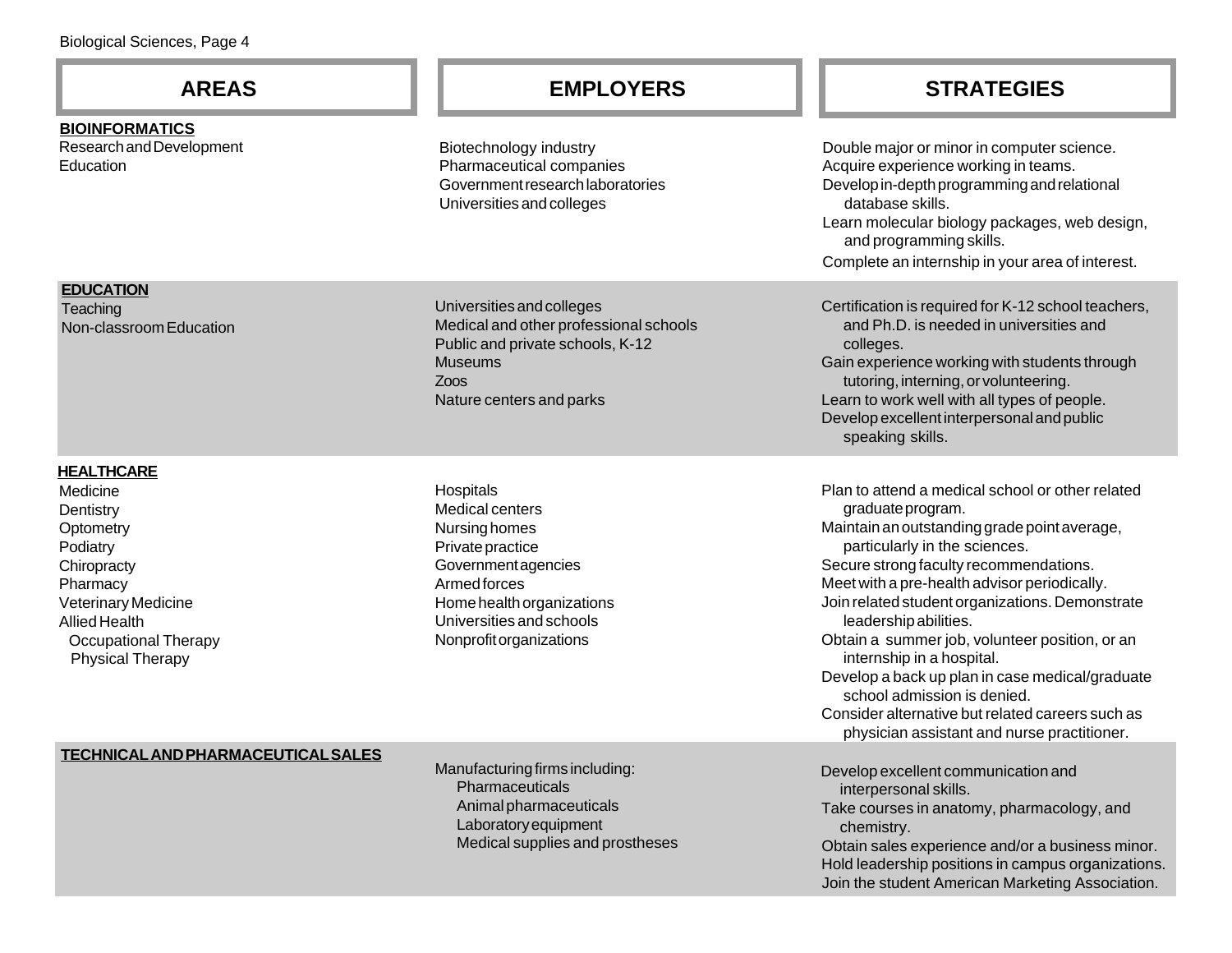#### **LEGISLATION/LAW**

Lobbying Regulatory Affairs Science Policy Patent Law Environmental Law

Federal and state government Law firms Large corporations

# **AREAS EMPLOYERS STRATEGIES**

Acquire internships in federal or state government. Develop excellent communication and interpersonal skills. Acquire a Ph.D for advanced positions. Take courses in history, political science and/or legal studies. Earn a J.D. degree to practice law.

#### **BIOLOGICAL PHOTOGRAPHY**

Major medical, dental, and veterinary schools Research centers Federal government Museums Zoological and environmental societies Publishing houses Free-lance

Acquire thorough knowledge of photographic procedures and technology. Become skilled with medical and scientific instruments including microscopes. Take specific courses in biological, medical, and ophthalmic photography; courses in illustration and printing are also helpful.

### **TECHNICAL WRITING**

Writing Editing

#### **Newspapers**

Publishing companies including scientific magazines, professional journals, periodicals, textbooks, and online publishers Medical and veterinary colleges

Take advanced courses in technical writing or journalism classes or consider a minor in either. Develop strong writing skills and command of the English language.

Obtain an advanced degree in scientific journalism.

#### **ILLUSTRATION**

Publishing companies including scientific magazines, professional journals, periodicals, textbooks, and online publishers Educational and scientific software companies Medical and veterinary colleges

 Double major or minor in graphic illustration. Acquire word processing and desktop publishing skills.

 Find a part-time, summer, co-op or internship position with a publisher or newspaper.